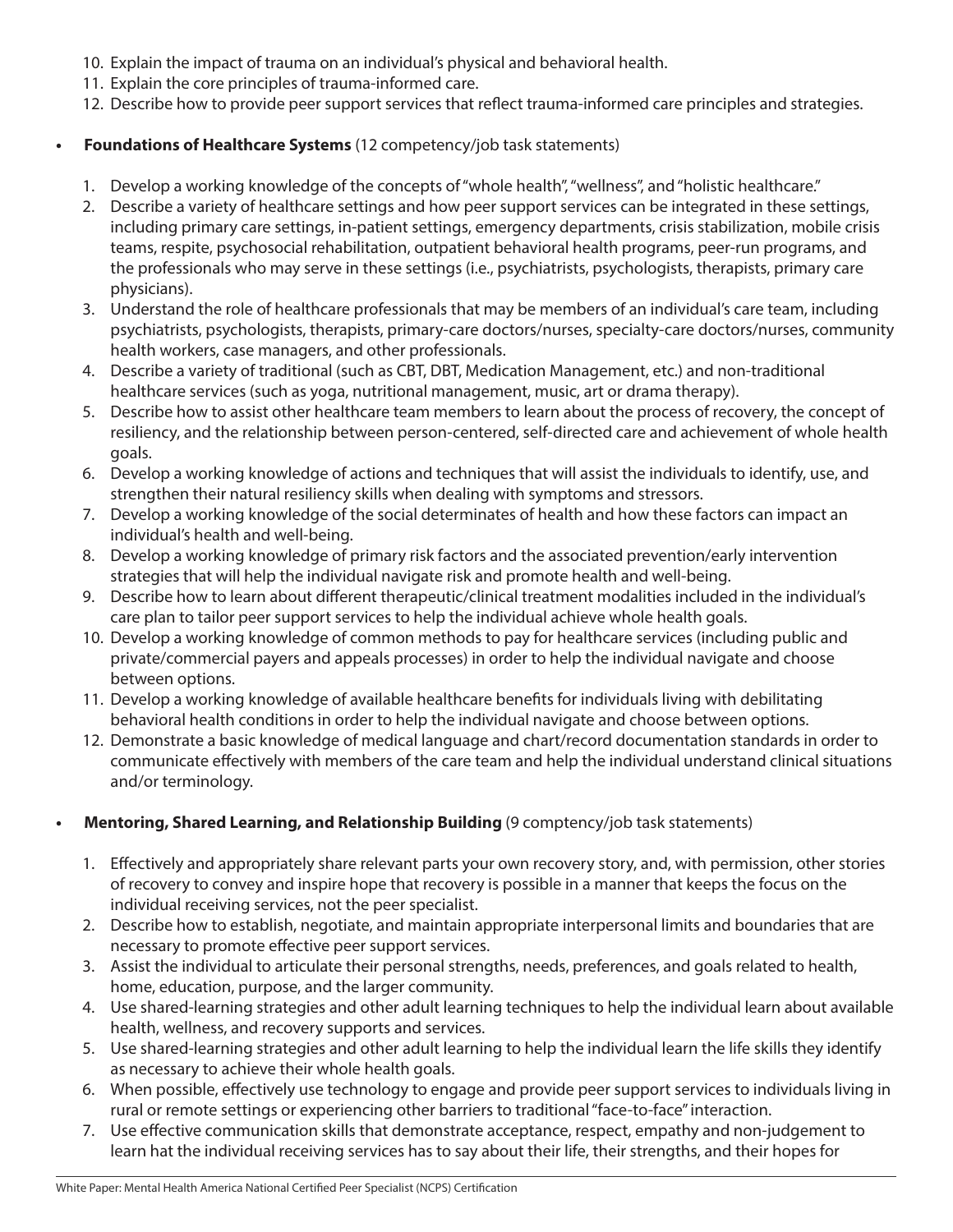recovery in order to tailor peer services as necessary to help the individual engage in the recovery process and achieve their whole health goals.

- 8. Recognize and understand your own personal values, culture, and spiritual beliefs; how they may contribute to your own judgments, biases, and beliefs about others; and how to respond if they inhibit your ability to effectively serve another individual.
- 9. Recognize and respect the individual's personal values, cultural, and spiritual beliefs and how these play a role in achieving their whole health goals.

#### **• Activation and Self-Management** (11 comptency/job task statements)

Develop a working knowledge of the concepts of "activation" and "self-management" of whole health goals. Assist the individual to develop decision making strategies and function as an active member of his or her own recovery team, to include the selection of traditional and nontraditional recovery strategies, supports, and providers.

Assist the individual to identify and take actions necessary to develop behaviors that support achievement of their whole health goals.

Help the individual learn how to access and navigate formal and informal community resources and services. Help the individual to anticipate and avert or safely manage any re-experience of symptoms of his or her condition(s) to ensure continued wellness.

Help the individual to respond to any setbacks on their recovery journey as an opportunity for learning additional techniques or strategies to achieve and maintain their whole health goals.

Identify indicators that the individual may be re-experiencing symptoms of his or her condition(s) and provide early intervention strategies to avert crisis and/or the need for intensive services.

Assist the individual to develop and activate self-management plans, advanced directives, recovery prevention strategies, and crisis prevention strategies.

Provide on-going support to assure the individual is engaged in long-terN, recovery-oriented selfmanagement.

Provide access to a range of activation and self-care tools and resources that the individual may find useful in achieving their whole health goals.

Help the individual learn how to locate and evaluate the effectiveness of online activation tools and resources like phone apps, Twitter, discussion boards, and interactive programs.

#### **• Advocacy** (4 competency/job task statements)

Demonstrate a working knowledge of relevant rights and laws to ensure that the individual's rights are maintained.

Promote self-determination and person-centered services when communicating with other members of the individual's care team.

Help the individual develop self-advocacy skills.

Identify and communicate gaps in the service system to supervisors or others in a position to respond to the unmet needs of individuals being served.

#### **• Professional and Ethical Responsibilities** (7 competency/job task statements)

Maintain confidentiality in accordance with state and federal laws.

Document service provision in accordance with agency policies and procedures.

Perform all job duties in accordance with federal and state rules and regulations.

Perform all job duties in accordance with published codes of ethics and professional conduct for credentialed peer support specialists.

Seek supervision as necessary and appropriate to competently perform the job duties of a peer support specialist in a manner that reflects the guiding principles and core values of the peer support movement, regardless of employer.

Practice personal safety and self-care.

Understand and explain the peer specialists' scope of service (i.e., know what you can and cannot do as a credentialed peer specialist).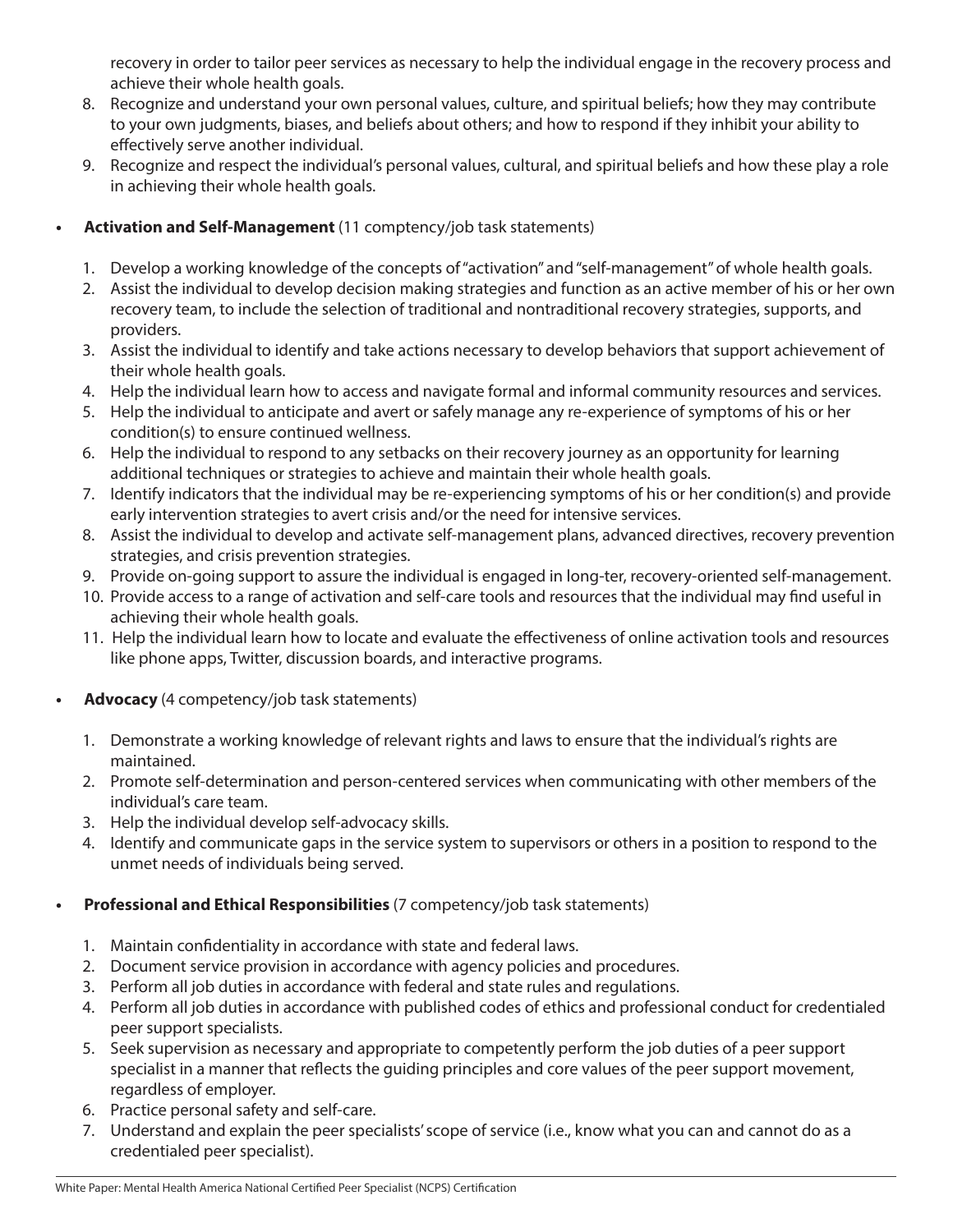The competencies were weighted by importance and frequency of use in the Role Delineation Study. Based on the results, MHA selected item writers from the peer community to develop questions for the 125-question examination. Item writers were trained on how to write valid multiple-choice questions based on accreditation standards. These questions were then reviewed and finalized based on subject matter expert discussions.

## **APPLICATION:**

To be approved to sit for the MHA NCPS examination, applicants must meet the following requirements:

- A minimum of 3,000 hours supervised work and/or volunteer experience providing peer support within the past six years
- Current state certification with a minimum training requirement of 40 hours OR hold a certificate of completion of an MHA approved training program.
	- o Current approved trainings include:
		- RI International Peer Employment Training
		- Mental Health Partnership's Institute for Recovery and Community Integration Certified Peer Specialist **Training**
		- DBSA Peer Specialist Training
		- Project Return Peer Support Network's Peer Professional Training & Placement Program
		- NorCal MHA WISE U Peer Support Training Academy
		- Appalachian Consulting Group Peer Specialist Core Recovery Curriculum Training
		- Intentional Peer Support
- One professional letter of recommendation for certification
- One supervisory letter of recommendation for certification
- Attest to lived experience
- Agree to be bound by MHA NCPS Code of Ethics

### **EXAMINATION:**

Applicants have three hours to complete the 125-question examination using approved testing software. Reasonable accommodations are provided as requested.

A passing score on the examination is 76 percent.

### **MAINTENANCE:**

MHA NCPSs must renew their certification every two years. To qualify for renewal, NCPSs must complete 20 hours of Continuing Education. Continuing Education must be related to one of the six domains of practice (Foundations of Peer Support; Foundations of Healthcare Systems; Mentoring, Shared Learning, and Relationship Building; Activation and Self-Management; Advocacy; Professional and Ethical Responsibilities).

### **LAUNCH:**

MHA launched the NCPS credential in March 2017.

# **EXAMINATION STATISTICS:**

| Year | Exam Candidates              | Exam Passes | <b>First Time Pass Rate</b> |
|------|------------------------------|-------------|-----------------------------|
| 2017 | 1 <sub>2</sub><br><b>I</b> J | $\sim$<br>ᆂ | 100%                        |